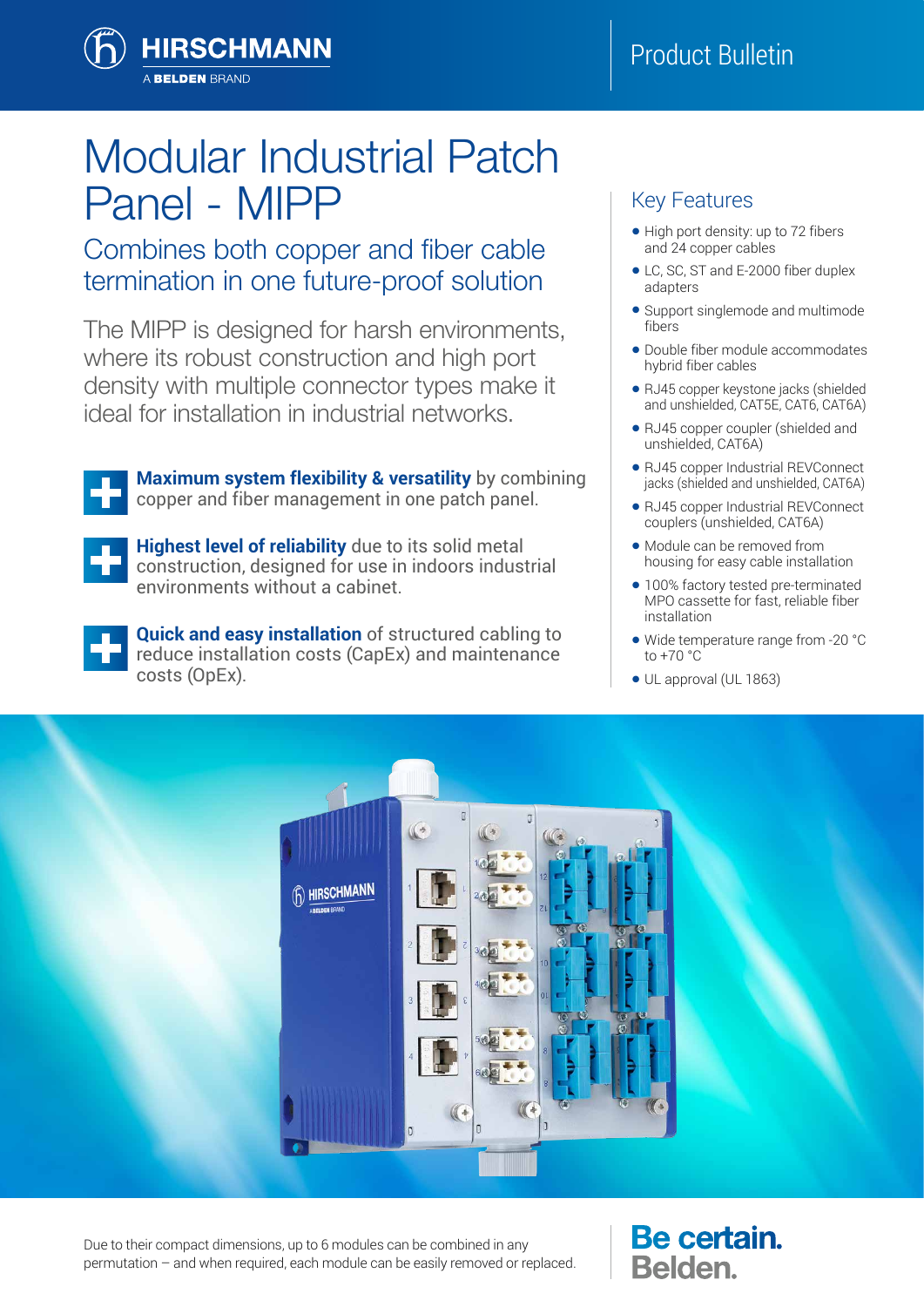



MIPP Mix



## Technical Information

#### MIPP: A Versatile, Modular Patch Panel for Industrial Applications

The MIPP provides the ideal connection between Belden cables and Hirschmann switches. Its industrial modular design is suitable for industrial applications where active devices or end devices must be connected to infrastructure cabling.

It can easily be mounted on a DIN Rail, or attached at the sides of the cabinets by simply using a wall mount plate.

The MIPP Pre-Terminated MPO Cassette is 100% tested during manufacture. No need to splice, cleave or polish when installing on the plant floor.

#### The MIPP is available as both single and double modules:

- Single Fiber Modules (up to 12 fiber connections)
	- 6 x SC duplex adapters
	- 6 x LC duplex adapters
	- 6 x ST duplex adapters
	- 6 x E-2000 duplex adapters
- Single Copper Modules
	- 2 or 4 x RJ45 keystone shielded
	- 2 or 4 x RJ45 keystone unshielded
	- 2 or 4 x RJ45 coupler shielded
	- 2 or 4 x RJ45 coupler unshielded
	- 2 or 4 x RJ45 Industrial REVConnect jack shielded
	- 2 or 4 x RJ45 Industrial REVConnect jack unshielded
- 2 or 4 x RJ45 Industrial REVConnect coupler unshielded
- Double Fiber Modules (up to 24 fiber connections)
- 12 x SC duplex adapters
- 12 x LC duplex adapters
- 12 x ST duplex adapters
- 12 x E-2000 duplex adapters

#### Applications and Markets



The MIPP is ideal for use in a wide range of industrial applications requiring maximum system reliability and flexibility. The industrial design makes it highly suited for use in Machine Building, Transportation, Alternative Power Generation, Oil & Gas, and Power Transmission & Distribution markets, as well as more general use in enterprise, buildings and other applications.

| <b>Housing Type and Description</b> |                                          |                |   |  |   |   |
|-------------------------------------|------------------------------------------|----------------|---|--|---|---|
| <b>Description</b>                  | Modular Industrial Patch Panel, DIN Rail |                |   |  |   |   |
| <b>Number of Single Modules</b>     |                                          | $\overline{2}$ | 3 |  | 5 | 6 |
|                                     |                                          |                |   |  |   |   |
| <b>Mechanical Construction</b>      |                                          |                |   |  |   |   |
|                                     |                                          |                |   |  |   |   |

| <b>Material Housing</b>                                  | Aluminium         |                   |                    |                    |                    |                    |
|----------------------------------------------------------|-------------------|-------------------|--------------------|--------------------|--------------------|--------------------|
| Dimensions (WxHxD)                                       | 42 x 138 x 122 mm | 72 x 138 x 122 mm | 102 x 138 x 122 mm | 132 x 138 x 122 mm | 162 x 138 x 122 mm | 192 x 138 x 122 mm |
| <b>Dimensions with Adapters</b><br>and Gland, max. (HxD) | 165 x 133 mm      | 165 x 133 mm      | 165 x 133 mm       | 165 x 133 mm       | 165 x 133 mm       | 165 x 133 mm       |
| <b>Mounting</b>                                          | <b>DIN Rail</b>   |                   |                    |                    |                    |                    |
| <b>Appr. Weight Housing</b>                              | 360q              | 530 g             | 697 q              | 865q               | 1034 a             | 1200q              |
| <b>Dimension Wallmount Plate</b><br>(WxH)                | 38 x 157 mm       | 68 x 157 mm       | 98 x 157 mm        | 128 x 157 mm       | 158 x 157 mm       | 188 x 157 mm       |
| Appr. Weight Wallmount Plate   67 g                      |                   | 119 <sub>g</sub>  | 172g               | 223q               | 277g               | 329g               |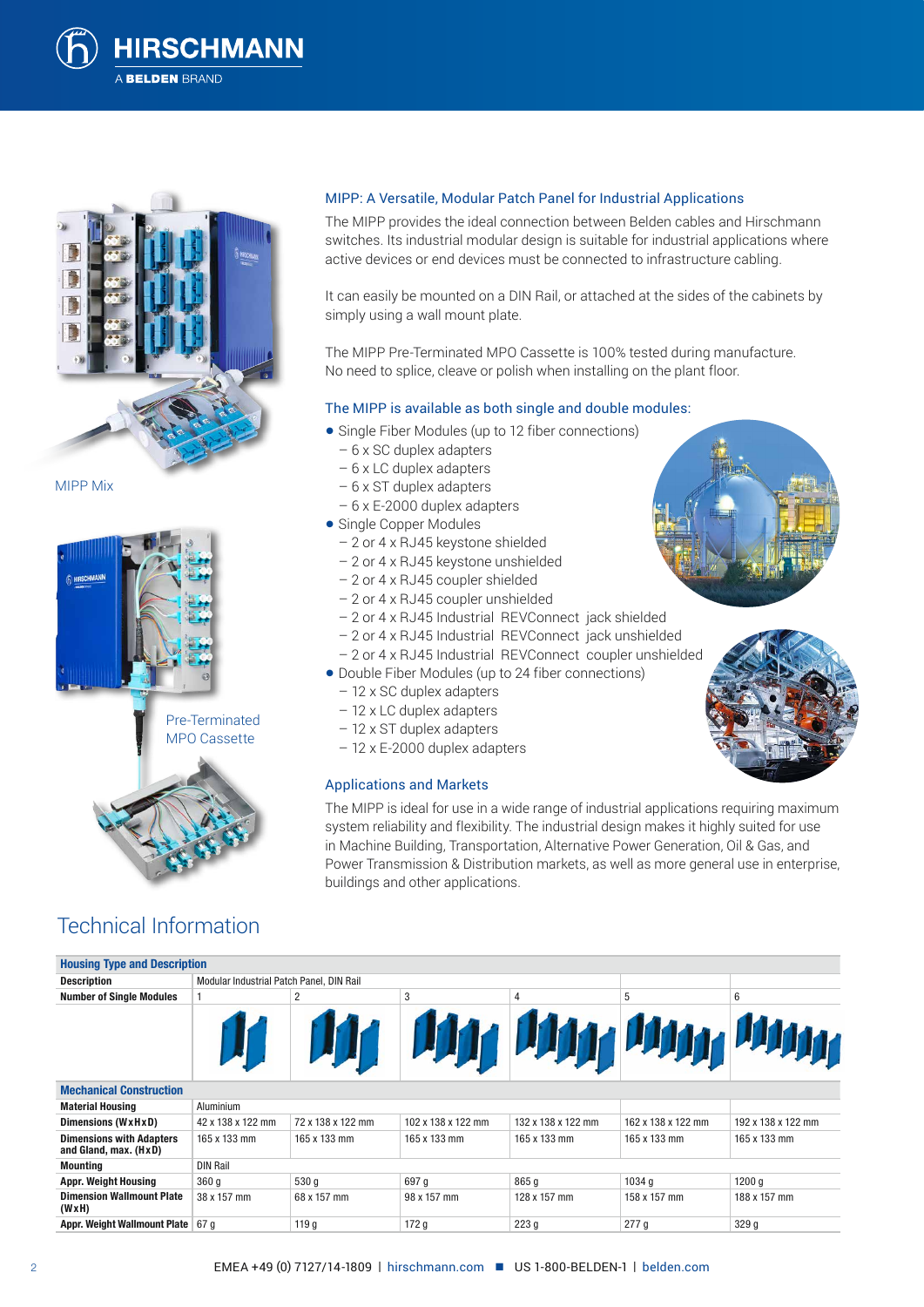# Technical Information

| <b>Module Type and Description</b>                                                          |                                                                                                                                                                                                          |                                                                                                                                                                |                                                                                                                                                                    |                                                                                                                                                                                           |                                                                                                                                                                                                                                                                                                   |                                                                                                                                                                                       |  |
|---------------------------------------------------------------------------------------------|----------------------------------------------------------------------------------------------------------------------------------------------------------------------------------------------------------|----------------------------------------------------------------------------------------------------------------------------------------------------------------|--------------------------------------------------------------------------------------------------------------------------------------------------------------------|-------------------------------------------------------------------------------------------------------------------------------------------------------------------------------------------|---------------------------------------------------------------------------------------------------------------------------------------------------------------------------------------------------------------------------------------------------------------------------------------------------|---------------------------------------------------------------------------------------------------------------------------------------------------------------------------------------|--|
|                                                                                             |                                                                                                                                                                                                          | <b>MIPP Fiber Splice Box</b>                                                                                                                                   |                                                                                                                                                                    |                                                                                                                                                                                           | <b>MIPP Copper Patch Panel</b>                                                                                                                                                                                                                                                                    |                                                                                                                                                                                       |  |
| Type                                                                                        | <b>Single Module</b>                                                                                                                                                                                     | <b>Single Module</b>                                                                                                                                           | <b>Single Module</b>                                                                                                                                               | <b>Single Module</b><br>6 x E-2000 Duplex                                                                                                                                                 | <b>Single Module</b>                                                                                                                                                                                                                                                                              | <b>Single Module</b>                                                                                                                                                                  |  |
| <b>Description</b>                                                                          | 6 x SC Duplex                                                                                                                                                                                            | 6 x LC Duplex                                                                                                                                                  | 6 x ST Duplex                                                                                                                                                      |                                                                                                                                                                                           | 4 x RJ45 Keystone<br>Jack, Unshielded                                                                                                                                                                                                                                                             | 4 x RJ45 Coupler,<br>Unshielded                                                                                                                                                       |  |
|                                                                                             |                                                                                                                                                                                                          |                                                                                                                                                                |                                                                                                                                                                    |                                                                                                                                                                                           |                                                                                                                                                                                                                                                                                                   |                                                                                                                                                                                       |  |
| <b>Mechanical Construction</b>                                                              |                                                                                                                                                                                                          |                                                                                                                                                                |                                                                                                                                                                    |                                                                                                                                                                                           |                                                                                                                                                                                                                                                                                                   |                                                                                                                                                                                       |  |
| <b>Material</b>                                                                             | <b>Steel</b>                                                                                                                                                                                             |                                                                                                                                                                |                                                                                                                                                                    |                                                                                                                                                                                           |                                                                                                                                                                                                                                                                                                   |                                                                                                                                                                                       |  |
| <b>Adapter/Keystone Types</b>                                                               | • Blue SC adapter 0S2<br>UPC zirconia ceramic<br>• Beige SC adapter<br>0M1/0M2 PC<br>phosphor bronze<br>• Aqua SC adapter<br>0M3/0M4 PC<br>zirconia ceramic                                              | • Blue LC adapter OS2<br>UPC zirconia ceramic<br>• Beige LC adapter<br>OM1/OM2 PC<br>phosphor bronze<br>• Aqua LC adapter<br>OM3/OM4 PC<br>zirconia ceramic    | • Blue ST adapter OS2<br>UPC zirconia ceramic<br>• Beige ST adapter<br><b>OM1/OM2 PC</b><br>phosphor bronze<br>• Aqua ST adapter<br>0M3/0M4 PC<br>zirconia ceramic | • Blue E-2000 adapter<br><b>0S2 UPC zirconia</b><br>ceramic<br>• Beige E-2000 adapter<br>0M1/0M2<br>PC zirconia ceramic<br>• Aqua E-2000 adapter<br><b>OM3/OM4 PC</b><br>zirconia ceramic | • CAT5E Modular<br>Jack. Kevconnect.<br>black<br>• CAT6+ Modular<br>Jack, Keyconnect,<br>black<br>• CAT6A/10GX Modular<br>Jack, Keyconnect,<br>black<br>• CAT6A/10GX Industrial<br>REVConnect Jack,<br>black                                                                                      | • CAT6A/10GX Modular<br>Jack, Keyconnect<br>Couple, black<br>• CAT6A/10GX Industrial<br><b>REVConnect Coupler,</b><br>black                                                           |  |
| <b>Appr. Weight Module</b>                                                                  | 218 <sub>g</sub>                                                                                                                                                                                         | 218 <sub>g</sub>                                                                                                                                               | 218 <sub>g</sub>                                                                                                                                                   | 218 <sub>g</sub>                                                                                                                                                                          | 516 g                                                                                                                                                                                                                                                                                             | 516 g                                                                                                                                                                                 |  |
| <b>Protection Class</b>                                                                     | <b>IP40</b>                                                                                                                                                                                              | <b>IP40</b>                                                                                                                                                    | <b>IP40</b>                                                                                                                                                        | <b>IP40</b>                                                                                                                                                                               | <b>IP20</b>                                                                                                                                                                                                                                                                                       | <b>IP20</b>                                                                                                                                                                           |  |
| <b>Cable Entry</b>                                                                          | 3 x M16 Glands                                                                                                                                                                                           | 3 x M16 Glands                                                                                                                                                 | 3 x M16 Glands                                                                                                                                                     | 3 x M16 Glands                                                                                                                                                                            | • 1 cable entry point<br>• with tie wrap fixing latch                                                                                                                                                                                                                                             | • 1 cable entry point<br>• with tie wrap fixing latch                                                                                                                                 |  |
| <b>Maximum Diameter Cable</b>                                                               | $10 \text{ mm}$                                                                                                                                                                                          | $10 \text{ mm}$                                                                                                                                                | $10 \text{ mm}$                                                                                                                                                    | $10 \text{ mm}$                                                                                                                                                                           | $8.6 \text{ mm}$                                                                                                                                                                                                                                                                                  | 8.6 mm                                                                                                                                                                                |  |
| <b>Cable Types</b>                                                                          |                                                                                                                                                                                                          | Fiber cables up to 12 fibers: loose tube, mini-breakout, breakout cables                                                                                       |                                                                                                                                                                    |                                                                                                                                                                                           | CAT5E unshielded, CAT6 unshielded,<br>CAT6A unshielded                                                                                                                                                                                                                                            |                                                                                                                                                                                       |  |
|                                                                                             |                                                                                                                                                                                                          |                                                                                                                                                                |                                                                                                                                                                    |                                                                                                                                                                                           |                                                                                                                                                                                                                                                                                                   |                                                                                                                                                                                       |  |
| <b>Module Type and Description</b>                                                          |                                                                                                                                                                                                          |                                                                                                                                                                |                                                                                                                                                                    |                                                                                                                                                                                           |                                                                                                                                                                                                                                                                                                   |                                                                                                                                                                                       |  |
| Type                                                                                        | <b>Double Modules</b>                                                                                                                                                                                    | <b>Double Modules</b>                                                                                                                                          | <b>Double Modules</b>                                                                                                                                              | <b>Double Modules</b>                                                                                                                                                                     | <b>Single Module</b>                                                                                                                                                                                                                                                                              | <b>Single Module</b>                                                                                                                                                                  |  |
| <b>Description</b>                                                                          | 12 x SC Duplex                                                                                                                                                                                           | 12 x LC Duplex                                                                                                                                                 | 12 x ST Duplex                                                                                                                                                     | 12 x E-2000 Duplex                                                                                                                                                                        | 4 x RJ45 Keystone                                                                                                                                                                                                                                                                                 | 4 x RJ45 Coupler,                                                                                                                                                                     |  |
|                                                                                             |                                                                                                                                                                                                          |                                                                                                                                                                |                                                                                                                                                                    |                                                                                                                                                                                           | Jack, Shielded                                                                                                                                                                                                                                                                                    | Shielded                                                                                                                                                                              |  |
|                                                                                             |                                                                                                                                                                                                          |                                                                                                                                                                |                                                                                                                                                                    |                                                                                                                                                                                           |                                                                                                                                                                                                                                                                                                   |                                                                                                                                                                                       |  |
| <b>Mechanical Construction</b>                                                              |                                                                                                                                                                                                          |                                                                                                                                                                |                                                                                                                                                                    |                                                                                                                                                                                           |                                                                                                                                                                                                                                                                                                   |                                                                                                                                                                                       |  |
| <b>Material</b>                                                                             | Steel                                                                                                                                                                                                    |                                                                                                                                                                |                                                                                                                                                                    |                                                                                                                                                                                           |                                                                                                                                                                                                                                                                                                   |                                                                                                                                                                                       |  |
| <b>Adapter/Keystone Types</b>                                                               | • Blue SC adapter 0S2<br>UPC zirconia ceramic<br>• Beige SC adapter<br>OM1/OM2 PC<br>phosphor bronze<br>• Aqua SC adapter<br>0M3/0M4 PC<br>zirconia ceramic                                              | • Blue LC adapter OS2<br>UPC zirconia ceramic<br>• Beige LC adapter<br>OM1/OM2 PC<br>phosphor bronze<br>• Aqua LC adapter<br>OM3/OM4 PC<br>zirconia ceramic    | • Blue ST adapter OS2<br>UPC zirconia ceramic<br>· Beige ST adapter<br>OM1/OM2 PC<br>phosphor bronze<br>• Aqua ST adapter<br>0M3/0M4 PC<br>zirconia ceramic        | • Blue E-2000 adapter<br><b>0S2 UPC zirconia</b><br>ceramic<br>• Beige E-2000 adapter<br>OM1/OM2 PC<br>phosphor bronze<br>• Agua E-2000 adapter<br>0M3/0M4 PC<br>zirconia ceramic         | • CAT5E Shielded Modular • CAT6A/10GX Shielded<br>Jack, Keyconnect,<br>metal body<br>• CAT6+ Shielded Modular<br>Jack, Keyconnect,<br>metal body<br>• CAT6A/10GX Shielded<br>Modular Jack, Keyconnect,<br>metal body<br>• CAT6A/10GX Shielded<br><b>Industrial REVConnect</b><br>Jack. metal body | Modular Jack,<br>Keyconnect Coupler,<br>metal body                                                                                                                                    |  |
| <b>Appr. Weight Module</b>                                                                  | 450 g                                                                                                                                                                                                    | 450 g                                                                                                                                                          | 450 g                                                                                                                                                              | 450 g                                                                                                                                                                                     | 636 g                                                                                                                                                                                                                                                                                             | 636 g                                                                                                                                                                                 |  |
| <b>Protection Class</b>                                                                     | IP40                                                                                                                                                                                                     | <b>IP40</b>                                                                                                                                                    | IP40                                                                                                                                                               | <b>IP40</b>                                                                                                                                                                               | <b>IP20</b>                                                                                                                                                                                                                                                                                       | <b>IP20</b>                                                                                                                                                                           |  |
| <b>Cable Entry</b>                                                                          | 1 x M20 Gland<br>2 x M16 Glands                                                                                                                                                                          | 1 x M20 Gland<br>2 x M16 Glands                                                                                                                                | 1 x M20 Gland<br>2 x M16 Glands                                                                                                                                    | 1 x M20 Gland<br>2 x M16 Glands                                                                                                                                                           | • 1 cable entry point<br>• with tie wrap fixing latch                                                                                                                                                                                                                                             | • 1 cable entry point<br>• with tie wrap fixing latch                                                                                                                                 |  |
| <b>Maximum Diameter Cable</b>                                                               | 13 mm for G20<br>10 mm for G16                                                                                                                                                                           | 13 mm for G20<br>10 mm for G16                                                                                                                                 | 13 mm for G20<br>10 mm for G16                                                                                                                                     | 13 mm for G20<br>10 mm for G16                                                                                                                                                            | 8.6 mm                                                                                                                                                                                                                                                                                            | 8.6 mm                                                                                                                                                                                |  |
| <b>Cable Types</b>                                                                          | Fiber cables up to 24 fibers: loose tube, mini-breakout<br>Hybrid fiber cable: $6 \times SM + 6 \times OM1$ , $6 \times SM + 6 \times OM2$ , $6 \times SM + 6 \times OM3$ , $6 \times SM + 6 \times OM4$ |                                                                                                                                                                |                                                                                                                                                                    |                                                                                                                                                                                           | CAT5E shielded, CAT6 shielded, CAT6A shielded,<br>CAT7 shielded                                                                                                                                                                                                                                   |                                                                                                                                                                                       |  |
| <b>Accessories</b>                                                                          |                                                                                                                                                                                                          |                                                                                                                                                                |                                                                                                                                                                    |                                                                                                                                                                                           |                                                                                                                                                                                                                                                                                                   |                                                                                                                                                                                       |  |
| <b>Pigtails</b><br>(1 pack of 12 pigtails,<br>900 micron, 0.6 m in<br>12 different colours) | • SC/UPC SM 9/125, 0S2<br>• SC/PC MM 62.5/125, OM1<br>• SC/PC MM 50/125, OM2<br>• SC/PC MM 50/125, OM3<br>• SC/PC MM 50/125, OM4                                                                         | • LC/UPC SM 9/125, 0S2<br>• LC/PC MM 62.5/125, OM1<br>• LC/PC MM 50/125, OM2<br>• LC/PC MM 50/125, OM3<br>• LC/PC MM 50/125, 0M4                               | • ST/UPC SM 9/125, 0S2<br>• ST/PC MM 62.5/125, OM1<br>• ST/PC MM 50/125, OM2<br>• ST/PC MM 50/125, OM3<br>• ST/PC MM 50/125, OM4                                   | • E-2000/UPC SM 9/125, 0S2<br>• E-2000/PC MM 62.5/125, OM1<br>• E-2000/PC MM 50/125, OM2<br>• E-2000/PC MM 50/125, OM3<br>• E-2000/PC MM 50/125, OM4                                      | • Universal cable crimping<br>tool<br>• Core pack 10 pcs<br>• Core Pack 20 pcs<br>• Core Pack 50 pcs<br>For MIPP housings equipped<br>with Industrial RevConnect<br>jacks or couplers                                                                                                             | • Universal cable crimping<br>tool<br>• Core pack 10 pcs<br>• Core Pack 20 pcs<br>• Core Pack 50 pcs<br>For MIPP housings equipped<br>with Industrial RevConnect<br>jacks or couplers |  |
| <b>Brilliance Field Installable</b><br><b>Connector</b><br>$(900$ micron)                   | 12 brilliance connectors SC:<br>• SM 9/125, 0S2, blue<br>• MM 62.5/125, OM1,<br>beige<br>• MM 50/125, OM2,<br>black<br>• MM 50/125, 0M3/<br>OM4, agua                                                    | 12 brilliance connectors LC:<br>• SM 9/125, 0S2, blue<br>• MM 62.5 micron, OM1,<br>beige<br>• MM 50 micron, OM2,<br>black<br>• MM 50 micron, OM3/<br>OM4, agua | 24 brilliance connectors ST:<br>• SM 9/125, 0S2, blue<br>• MM 62.5/125, OM1,<br>beige<br>• MM 50/125, OM2,<br>black<br>• MM 50/125, 0M3/<br>OM4, agua              |                                                                                                                                                                                           |                                                                                                                                                                                                                                                                                                   |                                                                                                                                                                                       |  |